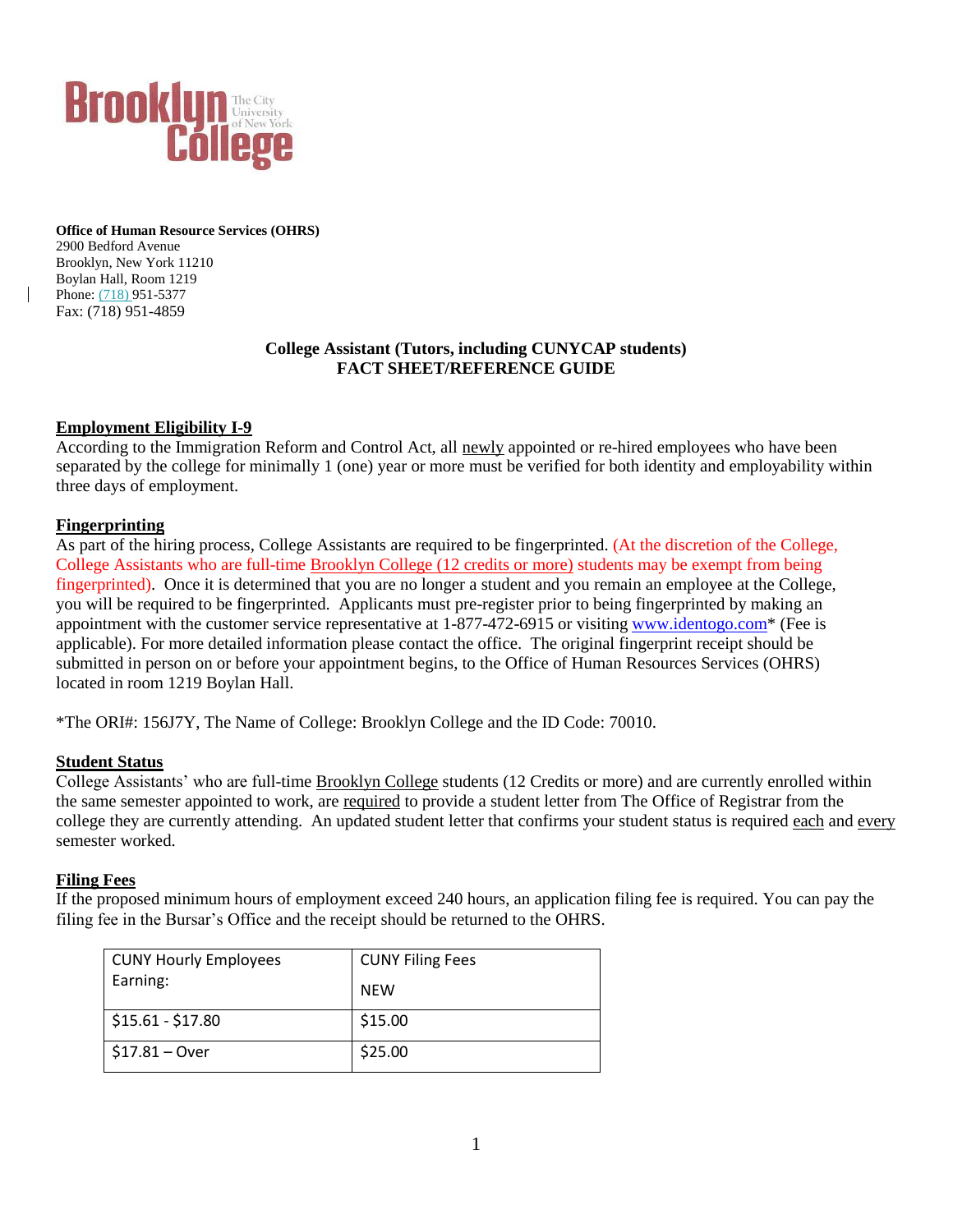

# **ID Cards**

Once you are hired and processed into the CUNYfirst system (about one [1] week) you can go to the West Quad to Enrollment Services Center with another form of Identification and acquire a College Staff ID card. You must maintain a validation sticker for every semester that you are employed with the College.

### **F-1 Visa Status**

College Assistants who are F-1 students must provide the OHRS with an official letter from The Office of International Student Services (located in 235 West Quad) of the campus enrolled and an updated student letter that will provide authorization that determines the beginning and end date of the appointment during each semester. You should also bring an I-20, I-94 and your passport to OHRS. An F-1 official letter is required each semester an appointment work schedule is given. *Any changes to your Visa status should be appropriately updated with the OHRS.*

## **Union Dues/Agency Shop Fee**

Union dues are no longer deducted automatically from your paycheck. If you are interested in signing up for union, you can get more information at [www.dc37.net.](http://www.dc37.net/)

*College Assistants* – DC 37, Local 2054 *Custodial Assistants (hourly)* – DC 37, Local 1597 *IT titles (hourly)* – DC 37, Local 2627

For Campus Security Assistant, please contact [www.local237.org](http://www.local237.org/)  *Campus Security Assistant* – IBT, Local 237

### **Salary Checks**

All employees, which include College Assistants, may not begin a work assignment until their appointment has been approved by the Office of Human Resources Services (OHRS). College Assistants are paid on an hourly basis and are required to submit timesheets in accordance with the Hourly Employee payroll schedule which was included in your appointment packet and are also available in the OHRS.

College Assistants are paid on a 4 week lag and can expect their 1<sup>st</sup> paycheck approximately 4-6 weeks from the start of their appointment providing both OHRS and Payroll are in receipt of all required employment documents.

College Assistants are eligible to participate in the State's Direct Deposit program and can stop by OHRS to pick up a form. Paychecks along with direct deposit advises, are distributed from the College's Bursar Office located on the first floor of the West Quad building. Please refer to the State payroll calendar for the check issue dates.

### **Fringe Benefits Eligibility**

Fringe benefits are provided by DC 37 Health & Welfare Fund benefits including but not limited to Dental, Optical, and Prescription Drugs. College Assistants are eligible for these fringe benefits only when a regular work schedule is assigned that includes 17 ½ hours per week and/or 70 hours per month. College Assistants are eligible for health insurance when a regular work schedule is assigned that includes 20 hours per week and is expected to last 6 months or more. To find out if these requirements have been met, an appointment with the Human Resource Benefits Coordinator is strongly suggested**.**